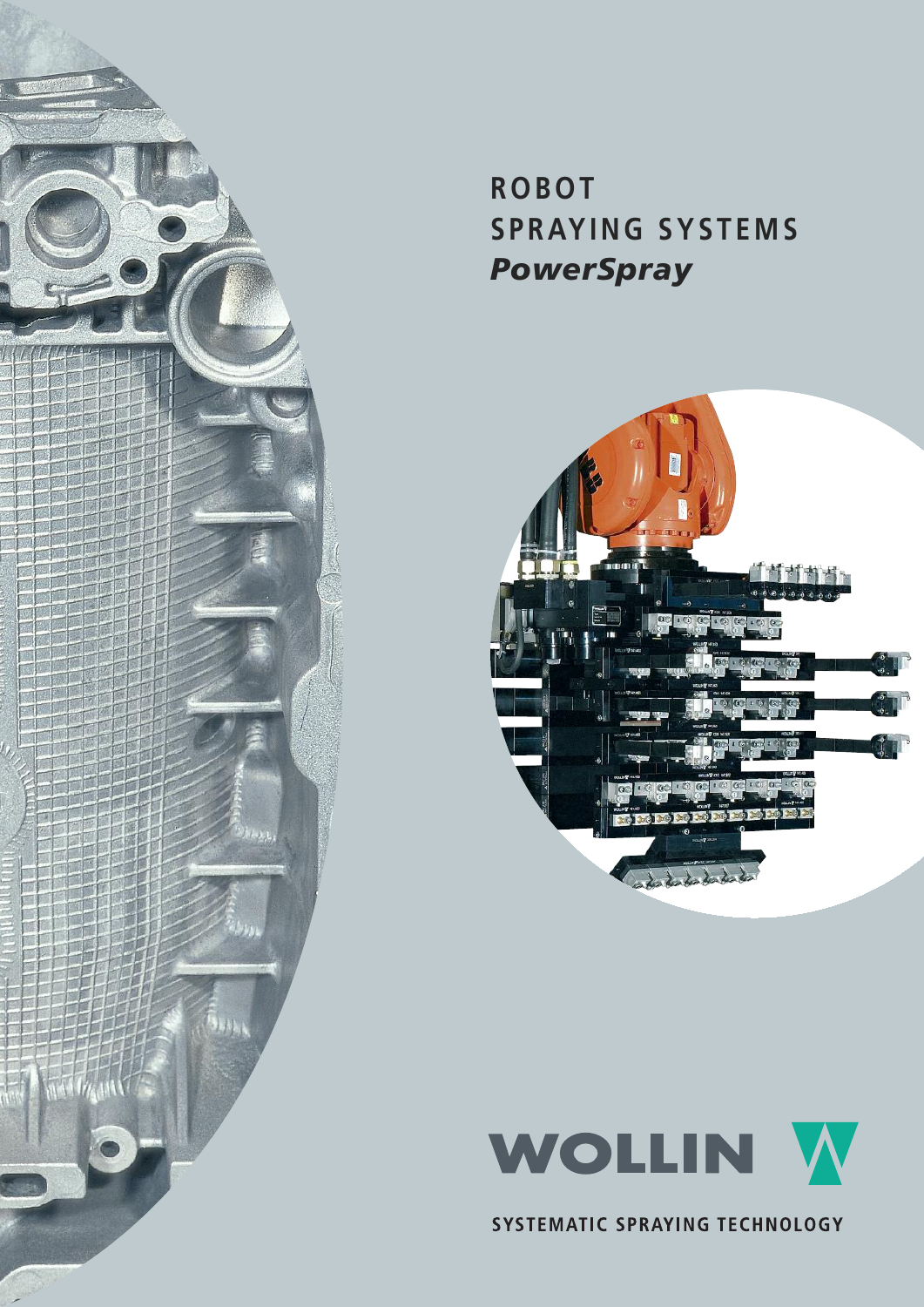#### **ROBOT SPRAYING SYSTEMS**

**The standardized modular spraying tools from the** *PowerSpray* **modular kit can be used with all robots.**

## **WOLLIN DELIVERS COMPLETE SYSTEMS FOR DIE CASTING – STAN**

#### **OUR SERVICE ENSURES YOUR SUCCESS**

Individual die spraying tool design according to your needs – free of charge. Using a model casting or the die drawing the die spraying tool is configured in next to no time on the computer. Assembly and delivery follow – no expensive special-purpose designs and long delivery times.

On special request our application technicians can run in the spraying tool in your production and so optimise the spraying process.

In this manner many of our customers were able to achieve considerable cost reduction while increasing production at the same time.

#### **WOLLIN ROBOT SPRAY SOFTWARE OPERATOR DEVICE**

- Easy operation even in the die area using the mobile operator device with touch screen
- Self-explanatory quidance with plain text and diagrams





#### **UNIVERSAL DIE SPRAYING TOOL WITH INDIVIDUAL NOZZLES**

- **Flexible**
- Only one spraying tool is required
- Only the robot program has to be changed after die changes
- Short set-up times
- **Economical**

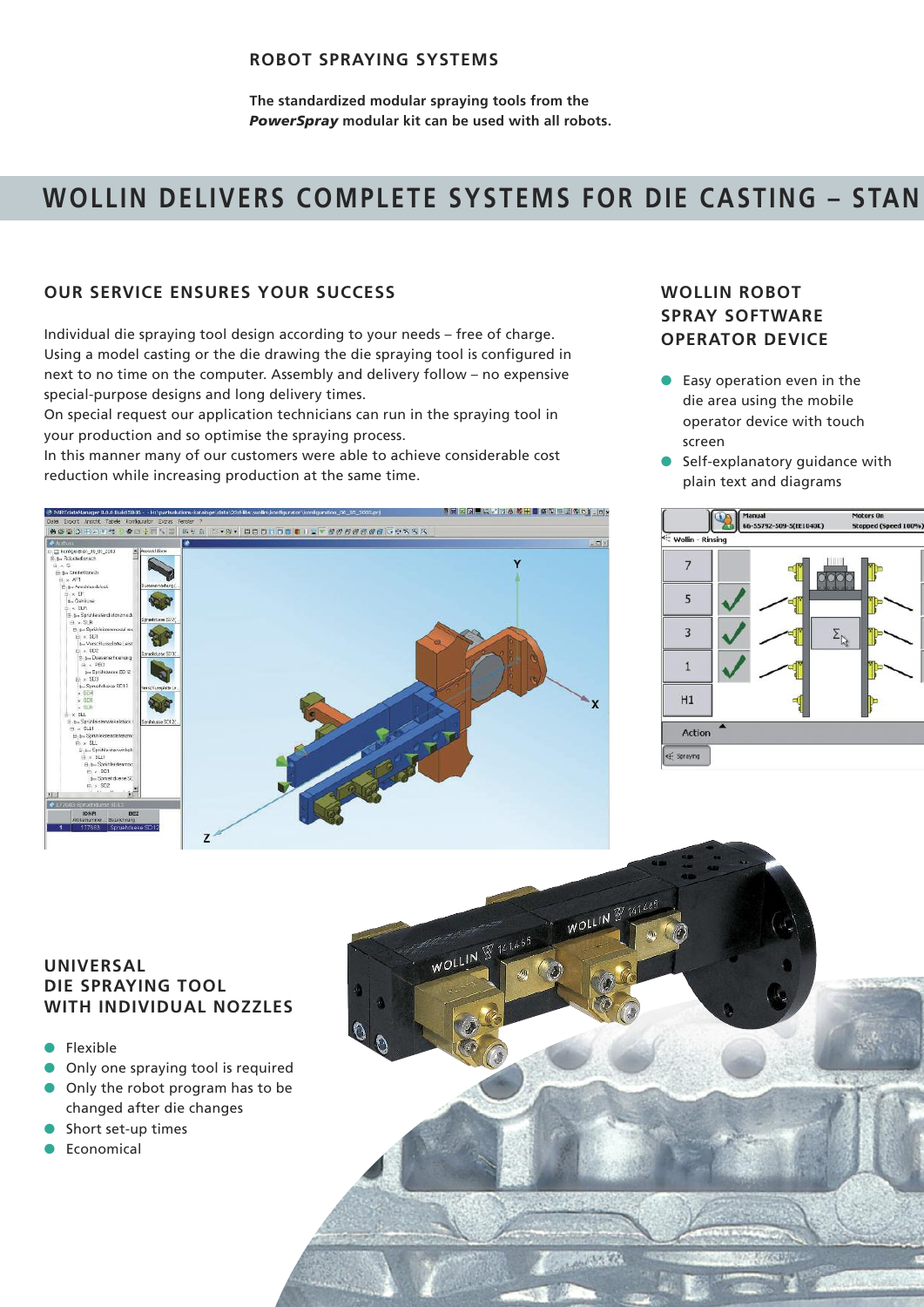

## **DARD OR ACCORDING TO YOUR INDIVIDUAL REQUIREMENTS.**

 $\mathbb{E}[X]$ 

8

 $6\overline{6}$ 

 $\overline{4}$ 

 $\overline{2}$ 

 $H<sub>2</sub>$ 

**DO** 



#### **SPRAYING TOOL WITH INTEGRATED EXTRACTION GRIPPER**

.<br>CLUB S 1302

- Simultaneous gripping of the casting and die spraying
- Short cycle times
- **High productivity**
- **Economical**